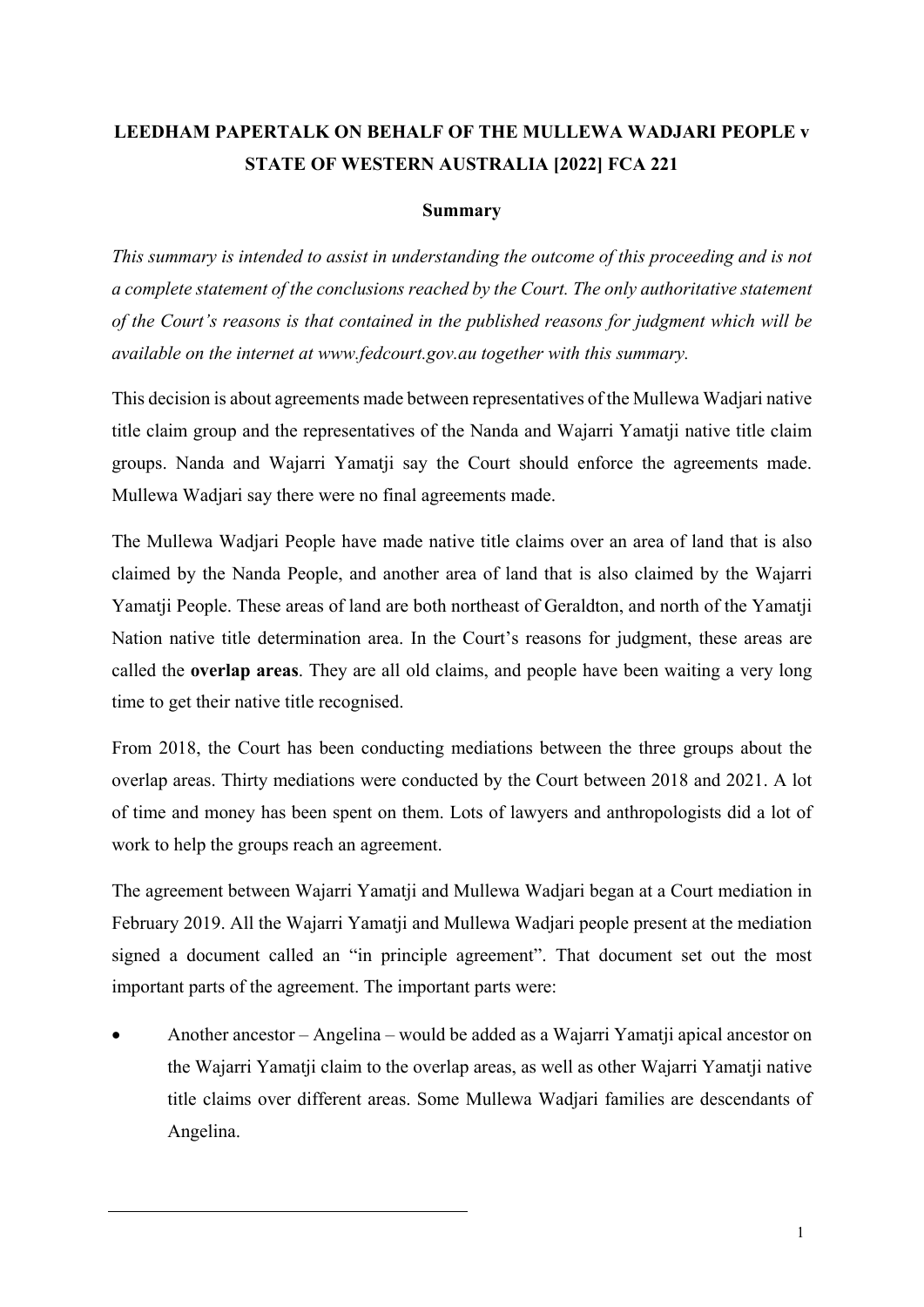- The descendants of Angelina were supposed to work together with other Wajarri Yamatji people to help set up the Wajarri Yamatji Prescribed Body Corporate.
- In return, the Mullewa Wadjari would pull back and withdraw their claim to the parts of the overlap areas that the Wajarri Yamatji had claimed.

The agreement between Nanda and Mullewa Wadjari began at a Court mediation in May 2019. All the Nanda and Mullewa Wadjari people at that mediation agreed:

- Mullewa Wadjari would pull back from and withdraw their claim to the parts of the overlap areas that Nanda had claimed.
- Nanda would recognise the connection of some Mullewa Wadjari families to that land, and Nanda would consult with those families about cultural heritage and big developments on the land.
- The lawyers for the Mullewa Wadjari and Nanda would put the agreement in writing later.

The agreements had to be taken back to the claim groups as a whole, so the claim groups could understand them and decide whether to give their approval to the agreements becoming final. This process took longer than it was supposed to, partly because of sorry business and partly because of the COVID-19 pandemic. Some of the groups wanted some changes to the agreements, so there was more negotiation backwards and forwards. But no group said the agreements were off.

Nanda and Wajarri Yamatji held expensive group meetings to approve the agreements. The Nanda group agreed on a contract between the Nanda Prescribed Body Corporate and the Mullewa Wadjari native title applicant about Mullewa Wadjari people using the country in the overlap area and having a say about what happens on it. The Wajarri Yamatji group agreed to change their claims to include Angelina as an apical ancestor.

By early 2021, the Court told Mullewa Wadjari to hurry up. In May 2021, Mullewa Wadjari asked the Court for more time to put its part of the agreements into place – but they did not tell the Court, or the Western Australian Government, or Wajarri Yamatji or Nanda that they were rejecting the agreements. All those other parties and the Court went on believing the agreements were going ahead, and that Mullewa Wadjari would withdraw their claims to the overlap areas.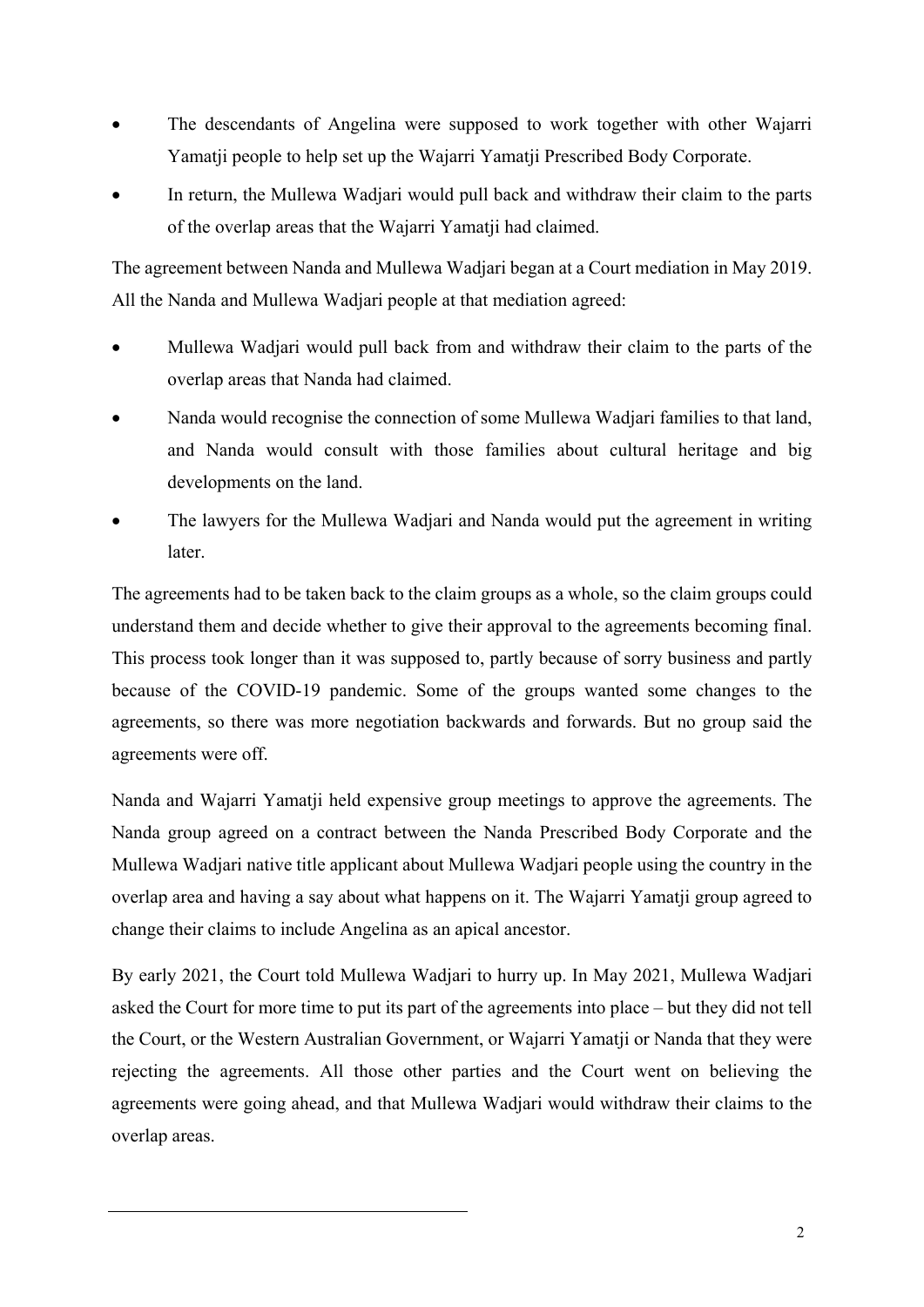In June 2021, there was a Mullewa Wadjari claim group meeting. Only twelve or thirteen people were at the meeting. Only four of the six Mullewa Wadjari people who had made the agreements with Nanda and Wajarri Yamatji were at the June 2021 meeting, and only three of the ten members of the Mullewa Wadjari native title applicant were at the meeting. The twelve or thirteen people who were there decided Mullewa Wadjari would not pull back from and withdraw their claims to the overlap areas. Instead, they would contest native title in the overlap areas.

After the June 2021 meeting, Mullewa Wadjari told Nanda and Wajarri Yamatji about what they had decided. Wajarri Yamatji went ahead with their side of the agreement, and formally changed their claims and determinations to include Angelina as an apical ancestor. The Nanda PBC approved the agreement with Mullewa Wadjari about use of country.

Nanda and Wajarri Yamatji complained to the Court about Mullewa Wadjari changing their mind. The Court ordered Mullewa Wadjari to come to a hearing to show why the Court should not make Mullewa Wadjari stick by the agreements they had made with Nanda and Wajarri Yamatji. The Court also ordered Mullewa Wadjari to show why their claims to the overlap areas should not be dismissed because they had "abused" the process of the Court. Abuse of process is about whether a party has acted unfairly and unreasonably, whether they have caused other parties unnecessary expense, or have wasted the time of the Court and the other parties for no good reason. It can also be about whether a party has paid respect to the Court's processes, or instead has damaged the Court's reputation by making it seem like the Court's processes could be ignored. Abuse of process is a serious matter.

After the hearing, the Court has decided that it cannot force Mullewa Wadjari to withdraw their claims to the overlap area, even though Nanda and Wajarri Yamatji thought there were agreements about this. The Court has decided that although Mullewa Wadjari acted for several years as if they were sticking by the agreements, all groups made some changes to the agreements and all groups knew that the agreements had to be approved at claim group meetings.

When agreements are made in native title claims, it is important that the *whole claim group* has the chance to approve the agreement, because native title is mostly about group rights.

The Court has decided the Mullewa Wadjari claim group, *as a whole*, have not had a proper chance to decide whether to approve the agreements with Nanda and Wajarri Yamatji. Instead,